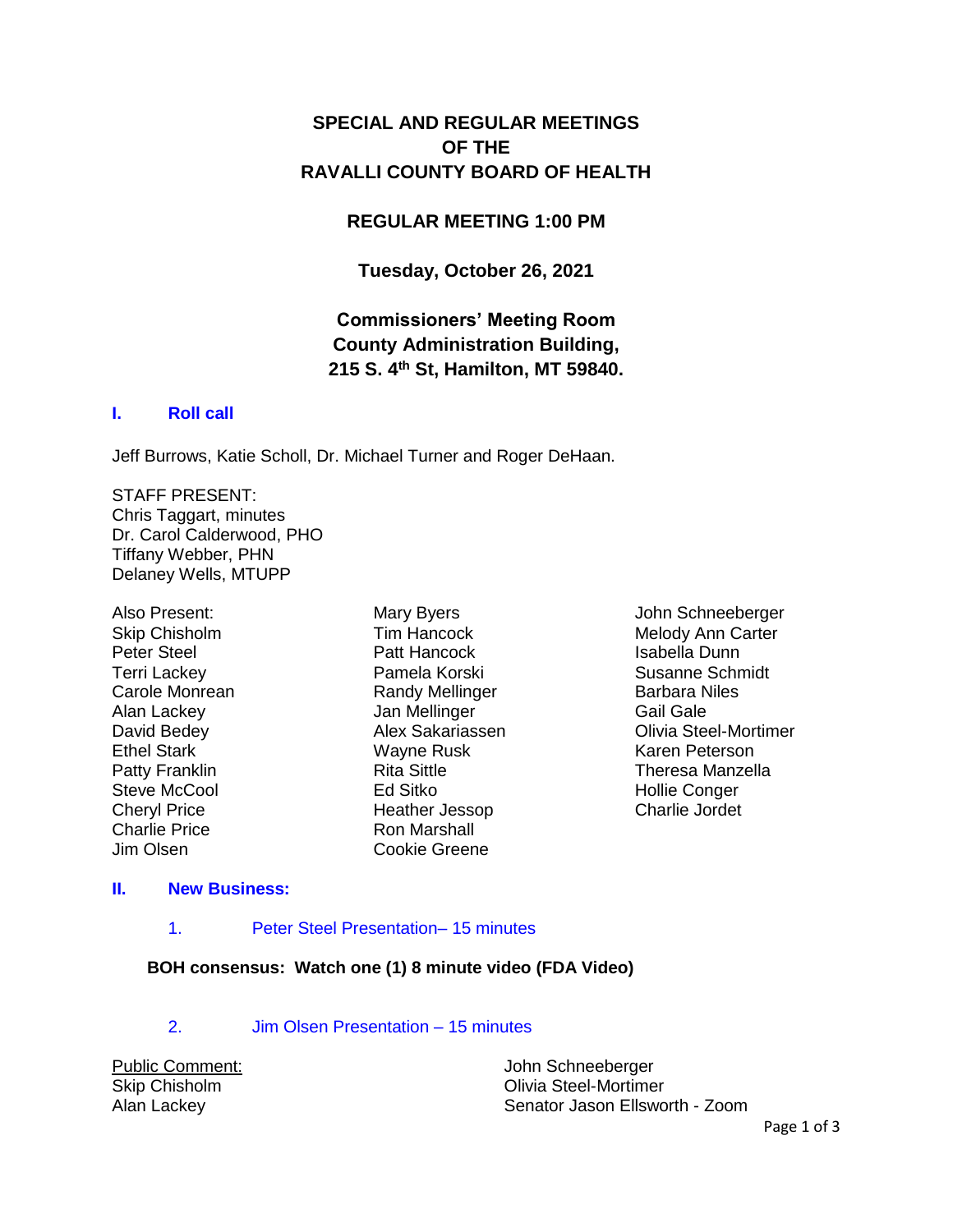Melody Carter Jim Olsen Peter Steel Christopher Scholl Karen Peterson Dr. Marshall Bloom Zoom Tim Hancock Senator Jason Ellsworth - Zoom Tish Roberts Senator Theresa Manzella, District 44 Nancy Spagnoli, phone call Tish Roberts Jim Taise Matthew Roth

Patti Franklyn Senator Theresa Manzella, District 44 Terri Lackey Jim Olsen Representative David Bedey, House District 86 Senator Theresa Manzella, District 44 Peter Steel Jim Olsen Becky Schlip Tish Roberts Skip Chisholm Heather Jessop Skip Chisholm

## 3. Discussion with possible decision: COVID 19 matters

Jeff: We will not be able to continue having COVID discussion during the regular BoH meetings. We have too much regular business and cannot accommodate lengthy COVID discussions. If there is a specific question in regards to COVID please submit via email or call Commissioner Burrows directly.

### Board of Health Statement:

The Ravalli County Board of Health, under the authority of MCA 50-2-116 (e)(vii), provides the following information to the public:

Some peer reviewed studies show a correlation between vitamin and mineral deficiences and the severity of symptoms experienced by people who contact COVID-19. Further, studies show that people who are older and diabetic are more likely to be deficient in one or more essential vitamins. Anyone at risk, who has been exposed to or has a positive COVID 19 test, or with COVID-19 symptoms, should consult with a physician regarding deficiencies. Early testing and correction of a deficiency can affect the course and severity of a COVID-19 infection.

Vitamins and minerals are provided by food and, in the case of Vitamin D, by exposure to sunlight. Diet is an important factor in order to get the required vitamins and minerals. Over the counter supplements may be taken after consulting with your physician. TOO MUCH IS NOT BETTER. An overdose of several over the counter vitamins and minerals cn, and have led to life threatning side effects.

**Katie moved to issue the BOH statement as amended here today. Seconded by Roger.** Public comment on motion: none. Discussion: none. **Katie, Roger and Jeff voted "aye"; Dr. Turner voted "nay"; motion passed (3-1)**

## **[III. Public comment](http://ravalli-mt.granicus.com/wordlinkreceiver.php?clip_id=867f5cf8-b3ff-49b4-bf20-ef387b0c4b41&meta_id=ec13aa03-d2d4-4624-849f-286c317dedd4&time=13728)**

Peter Steel

IV. Next regular BOH meeting: November 10, 2021 at 1:00 PM